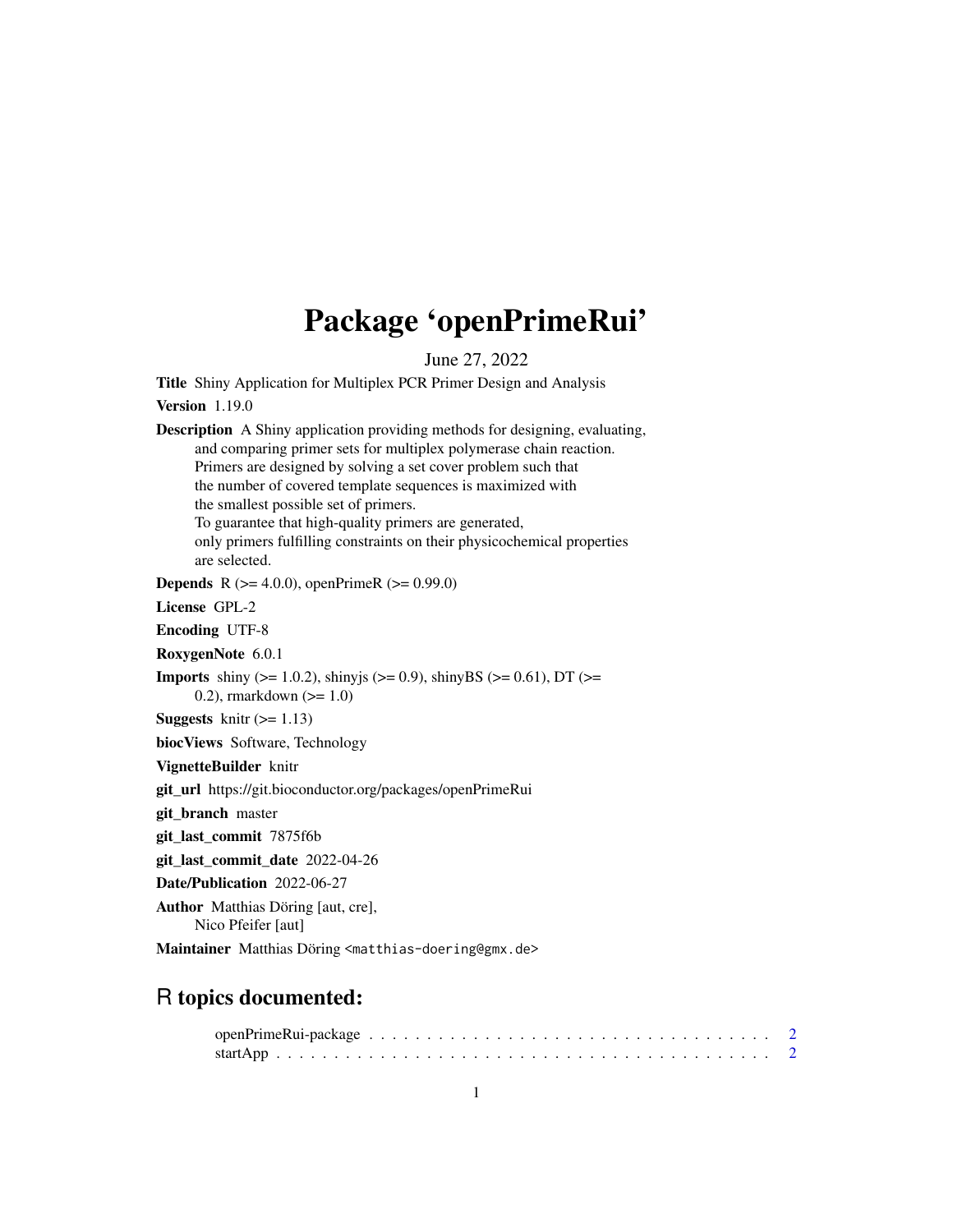<span id="page-1-0"></span>2 startApp startApp startApp startApp startApp startApp startApp startApp startApp startApp startApp startApp startApp startApp startApp startApp startApp startApp startApp startApp startApp startApp startApp startApp star

#### **Index** [4](#page-3-0)

openPrimeRui-package *The openPrimeR Shiny Application.*

#### Description

Using the openPrimeR Shiny application, you can evaluate existing primers or design novel primers for multiplex polymerase chain reaction that are optimized with respect to the coverage of template sequences and the physicochemical properties of the primers.

#### Details

The Shiny application can be started using [startApp](#page-1-1), which should open the frontend in your default web browser.

#### Author(s)

Maintainer: Matthias Döring <mdoering@mpi-inf.mpg.de>

Authors:

• Nico Pfeifer <pfeifer@informatik.uni-tuebingen.de>

<span id="page-1-1"></span>startApp *The openPrimeR Shiny Application.*

#### Description

Starts the openPrimeR Shiny application. A new tab should open in your default browser. If no browser is opened, please consider the console output to identify the local port on which the server is running and manually open the shown URL.

#### Usage

startApp()

#### Value

Opens the Shiny app in a web browser.

#### Note

The Shiny app can be started only if you fulfill all of the suggested package dependencies for the Shiny framework, so please ensure that you've installed openPrimeR including all suggested dependencies.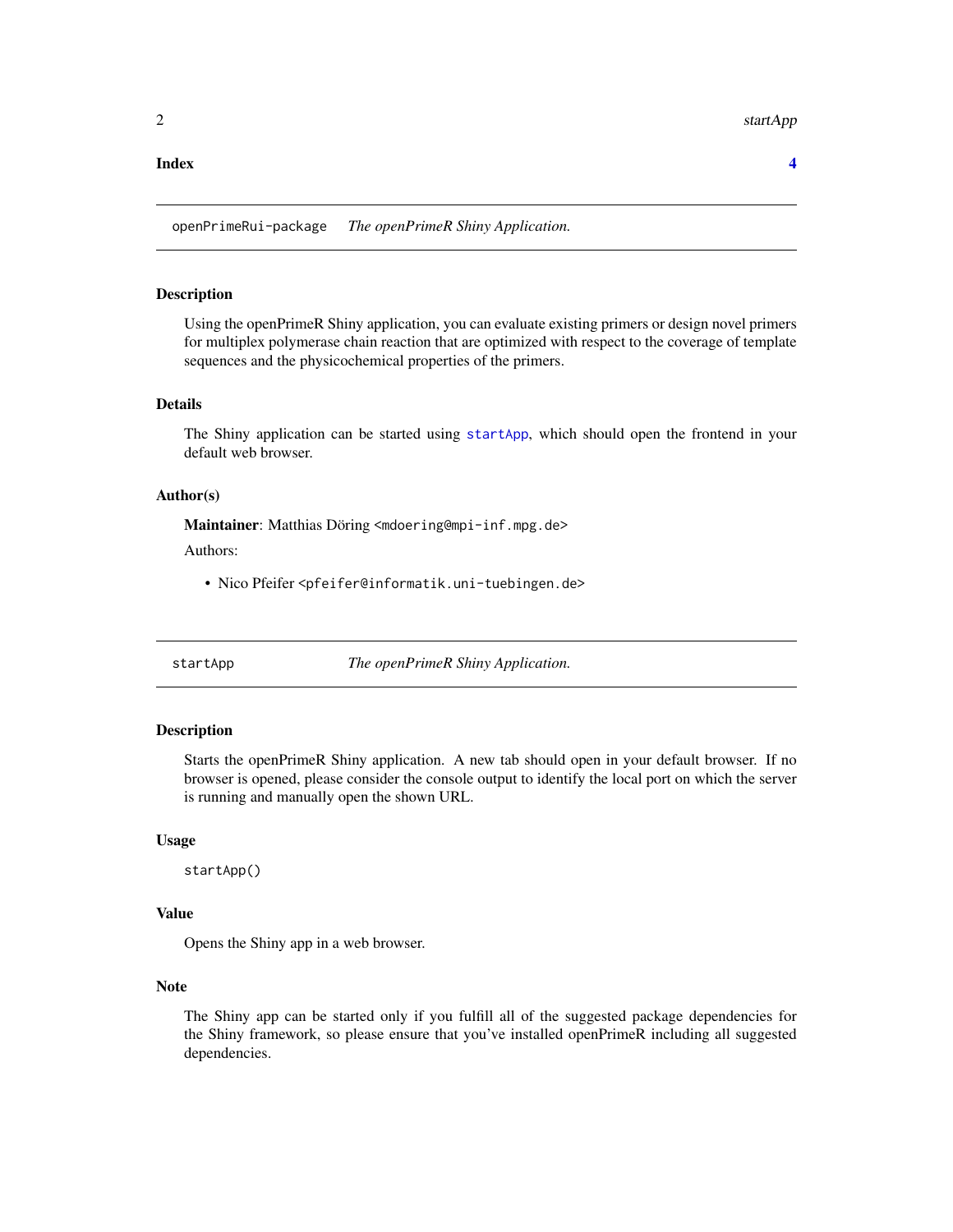#### startApp 3

### Examples

```
# Start the shiny app
## Not run:
startApp()
## End(Not run)
# Only run this example in interactive R sessions:
if (interactive()) {
startApp()
}
```